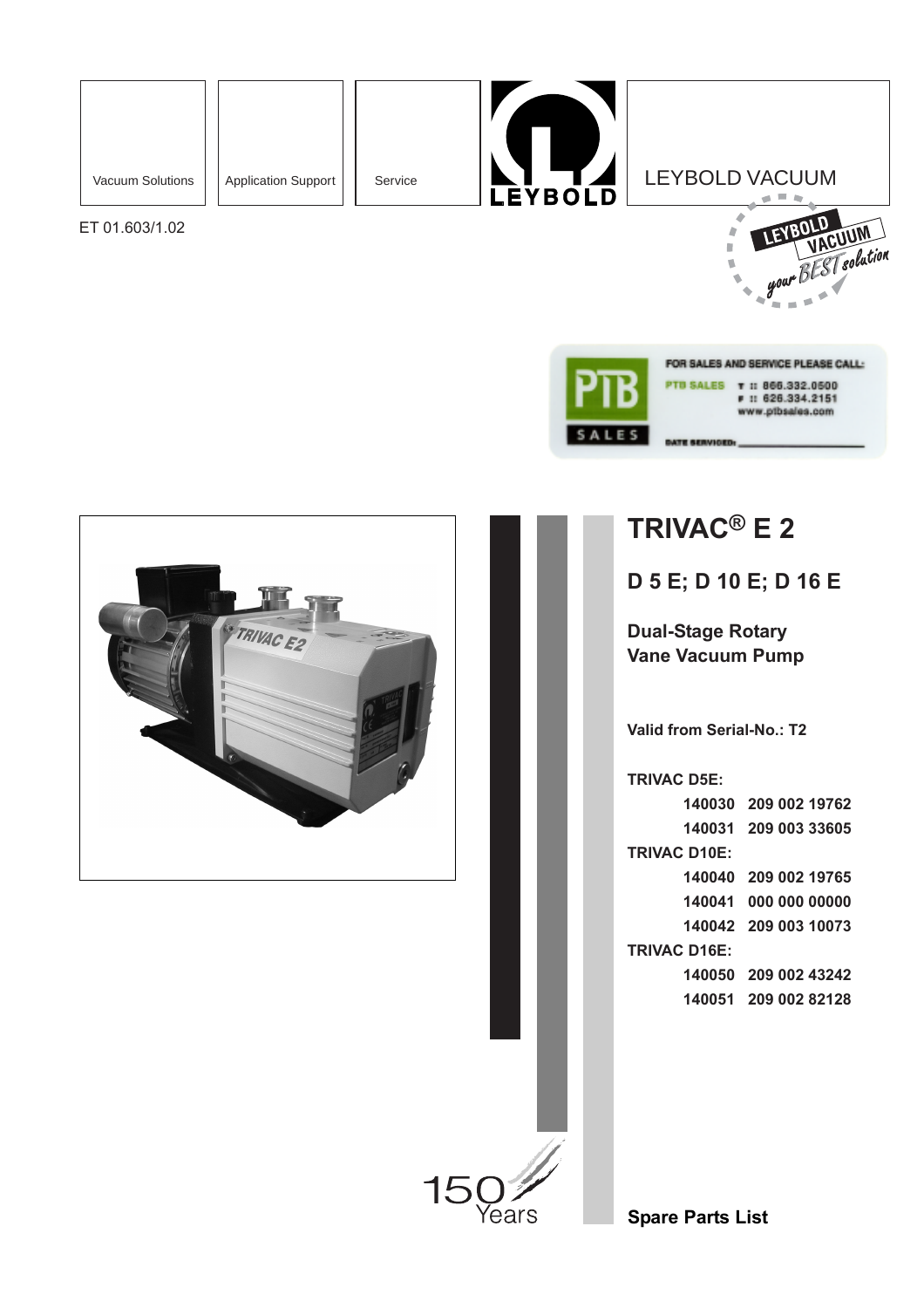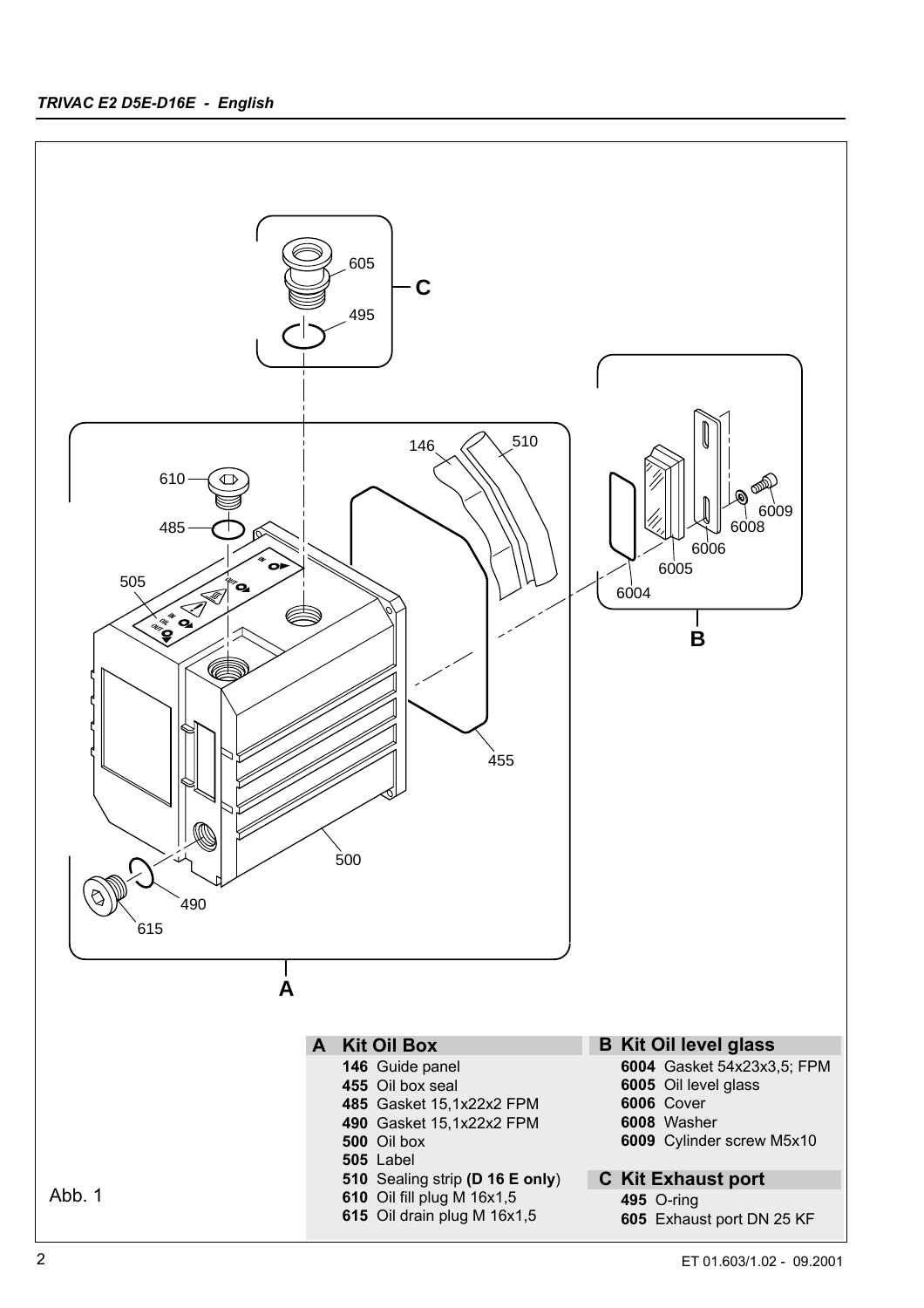| Pos.<br>see                    |                    |                    |                    | <b>Description</b>                                                              | Order No.                |
|--------------------------------|--------------------|--------------------|--------------------|---------------------------------------------------------------------------------|--------------------------|
| Abb. 1                         |                    |                    |                    |                                                                                 |                          |
| $\mathsf{A}$                   |                    |                    |                    | Kit Oil box                                                                     | 200 14 644               |
| $\boldsymbol{\mathsf{A}}$<br>A |                    | $\pmb{\mathsf{x}}$ | $\pmb{\mathsf{x}}$ | Kit Oil box<br>Kit Oil box                                                      | 200 14 645<br>200 14 646 |
|                                |                    |                    |                    |                                                                                 |                          |
| $\sf B$                        | $\pmb{\mathsf{x}}$ | $\pmb{\mathsf{x}}$ | $\pmb{\mathsf{x}}$ | Kit Oil level glass                                                             | 200 06 286               |
| $\mathsf C$                    |                    |                    |                    |                                                                                 | 200 06 281               |
| $\mathsf C$                    | $\pmb{\mathsf{x}}$ | $\pmb{\mathsf{x}}$ | $\mathsf X$        | Kit Exhaust port DN 16 KF<br>Kit Exhaust port DN 25 KF                          | 200 14 648               |
|                                |                    |                    |                    |                                                                                 |                          |
|                                |                    |                    |                    |                                                                                 |                          |
|                                |                    |                    |                    |                                                                                 |                          |
|                                |                    |                    |                    |                                                                                 |                          |
|                                |                    |                    |                    |                                                                                 |                          |
|                                |                    |                    |                    |                                                                                 |                          |
|                                |                    |                    |                    |                                                                                 |                          |
|                                |                    |                    |                    |                                                                                 |                          |
|                                |                    |                    |                    |                                                                                 |                          |
|                                |                    |                    |                    |                                                                                 |                          |
|                                |                    |                    |                    |                                                                                 |                          |
|                                |                    |                    |                    |                                                                                 |                          |
|                                |                    |                    |                    |                                                                                 |                          |
|                                |                    |                    |                    |                                                                                 |                          |
|                                |                    |                    |                    |                                                                                 |                          |
|                                |                    |                    |                    |                                                                                 |                          |
|                                |                    |                    |                    |                                                                                 |                          |
|                                |                    |                    |                    |                                                                                 |                          |
|                                |                    |                    |                    |                                                                                 |                          |
|                                |                    |                    |                    |                                                                                 |                          |
|                                |                    |                    |                    |                                                                                 |                          |
|                                |                    |                    |                    |                                                                                 |                          |
|                                |                    |                    |                    |                                                                                 |                          |
|                                |                    |                    |                    |                                                                                 |                          |
|                                |                    |                    |                    |                                                                                 |                          |
|                                |                    |                    |                    |                                                                                 |                          |
|                                |                    |                    |                    |                                                                                 |                          |
|                                |                    |                    |                    | If you order spare parts, please always indicate the catalog and serial number! |                          |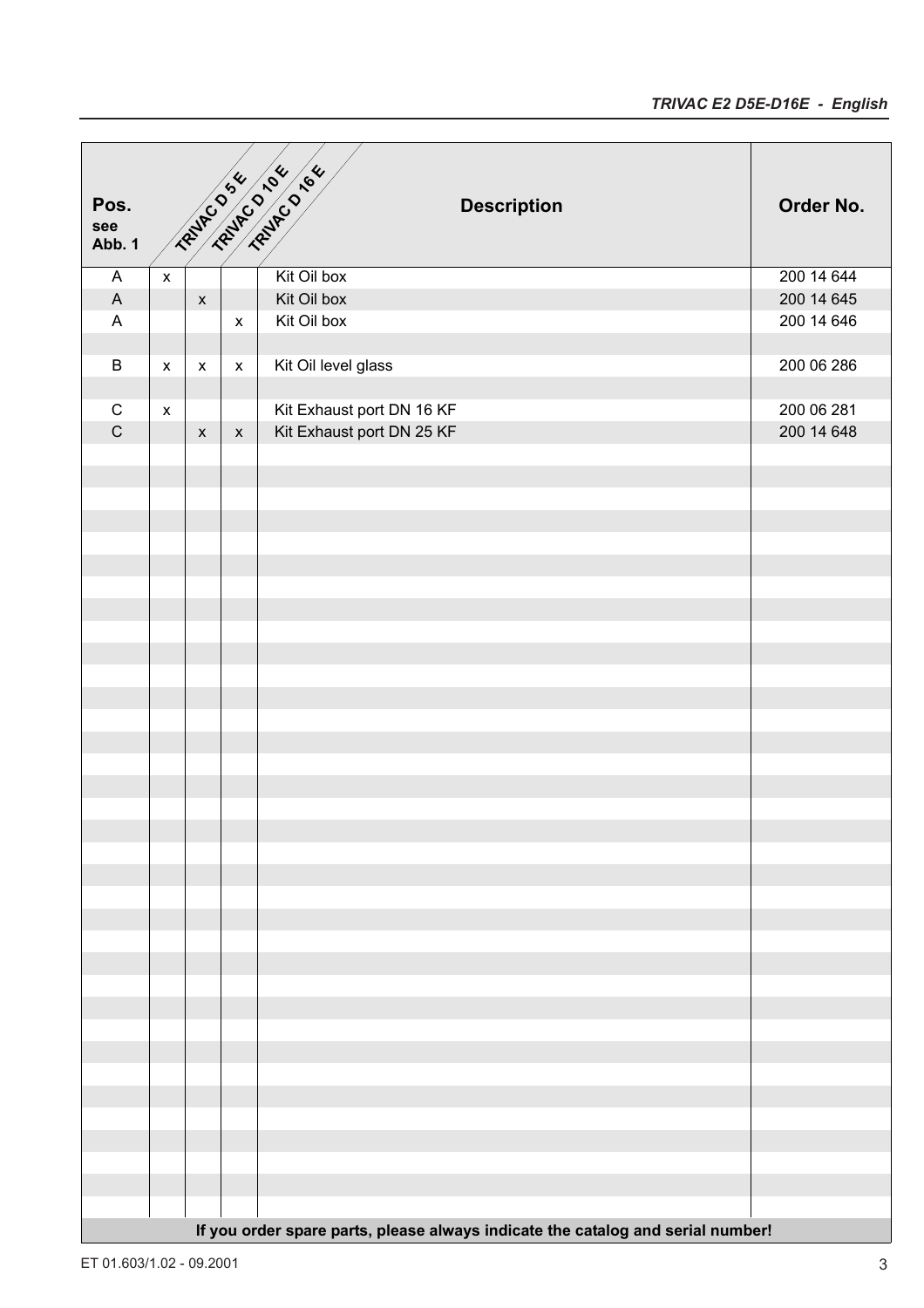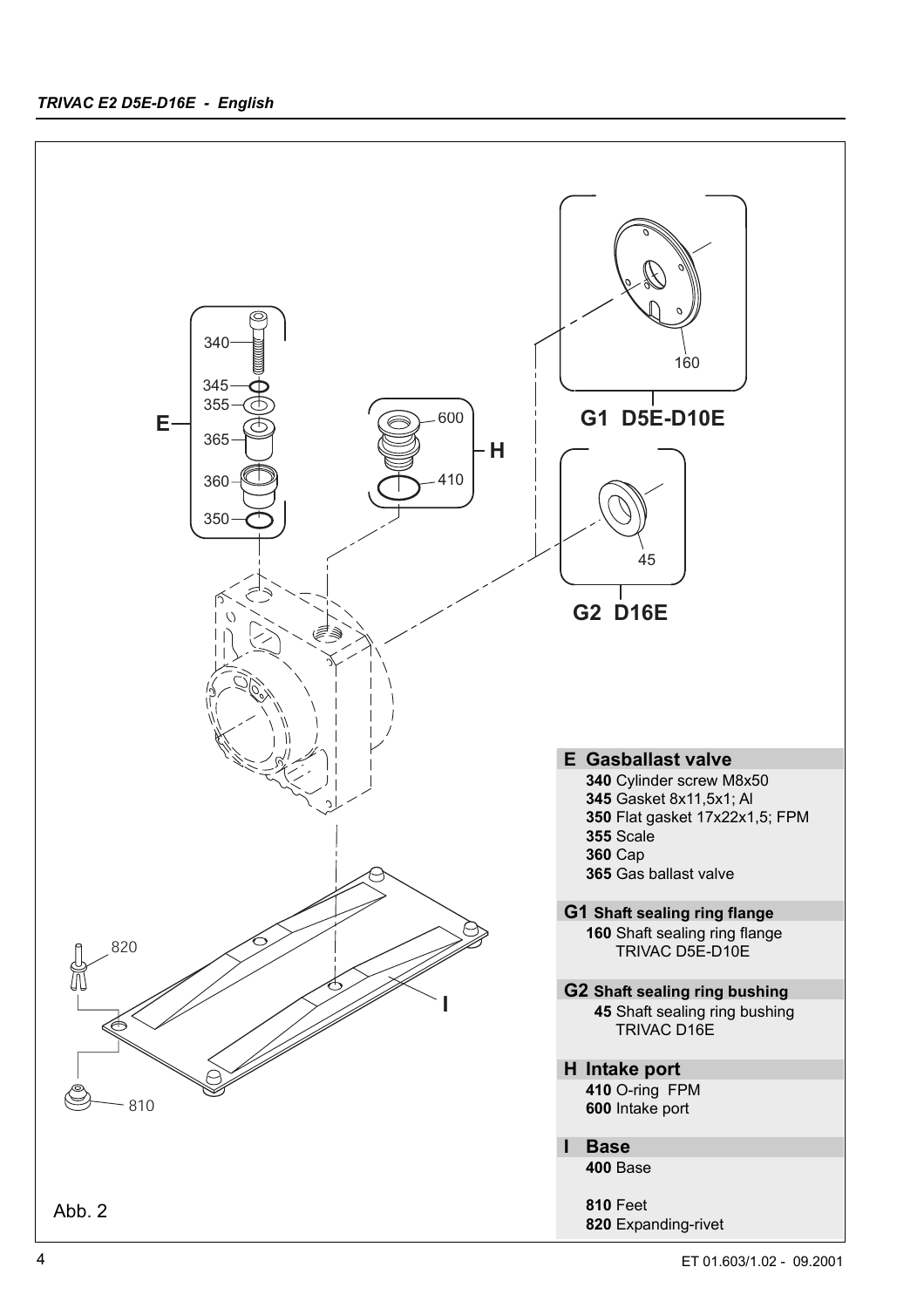| Pos.<br>see<br>Abb. 2                                                           |                    |                    |                           | <b>PENIDO 546 DE LO 1666</b><br><b>Description</b> | Order No.    |  |
|---------------------------------------------------------------------------------|--------------------|--------------------|---------------------------|----------------------------------------------------|--------------|--|
|                                                                                 |                    |                    |                           |                                                    |              |  |
| $\mathsf E$                                                                     | $\pmb{\mathsf{X}}$ | $\pmb{\mathsf{X}}$ |                           | Gasballast valve                                   | E100 000 361 |  |
| $\overline{\mathsf{E}}$                                                         |                    |                    | $\pmb{\mathsf{x}}$        | Gasballast valve                                   | 200 06 284   |  |
|                                                                                 |                    |                    |                           |                                                    |              |  |
| G <sub>1</sub>                                                                  | $\pmb{\mathsf{x}}$ | $\pmb{\mathsf{X}}$ |                           | Shaft sealing ring flange                          | E100 001 583 |  |
| G <sub>2</sub>                                                                  |                    |                    | $\pmb{\mathsf{x}}$        | Shaft sealing ring bushing                         | E200 39 802  |  |
| H                                                                               | $\mathsf{X}$       |                    |                           | Intake port DN 16 KF                               | 200 06 281   |  |
| H                                                                               |                    | $\pmb{\mathsf{x}}$ | $\pmb{\mathsf{X}}$        | Intake port DN 25 KF                               | 200 06 282   |  |
|                                                                                 |                    |                    |                           |                                                    |              |  |
| $\overline{\phantom{a}}$                                                        | $\pmb{\mathsf{x}}$ | $\pmb{\mathsf{x}}$ | $\pmb{\mathsf{x}}$        | Base                                               | 200 06 291   |  |
|                                                                                 |                    |                    |                           |                                                    |              |  |
| 810                                                                             | $\mathsf{x}$       | X                  | $\boldsymbol{\mathsf{X}}$ | Feet                                               | 200 39 277   |  |
| 820                                                                             | $\pmb{\mathsf{X}}$ | $\mathsf{x}$       | $\pmb{\mathsf{X}}$        | Expanding-rivet                                    | 200 39 515   |  |
|                                                                                 |                    |                    |                           |                                                    |              |  |
|                                                                                 |                    |                    |                           |                                                    |              |  |
|                                                                                 |                    |                    |                           |                                                    |              |  |
|                                                                                 |                    |                    |                           |                                                    |              |  |
|                                                                                 |                    |                    |                           |                                                    |              |  |
|                                                                                 |                    |                    |                           |                                                    |              |  |
|                                                                                 |                    |                    |                           |                                                    |              |  |
|                                                                                 |                    |                    |                           |                                                    |              |  |
|                                                                                 |                    |                    |                           |                                                    |              |  |
|                                                                                 |                    |                    |                           |                                                    |              |  |
|                                                                                 |                    |                    |                           |                                                    |              |  |
|                                                                                 |                    |                    |                           |                                                    |              |  |
|                                                                                 |                    |                    |                           |                                                    |              |  |
|                                                                                 |                    |                    |                           |                                                    |              |  |
|                                                                                 |                    |                    |                           |                                                    |              |  |
|                                                                                 |                    |                    |                           |                                                    |              |  |
|                                                                                 |                    |                    |                           |                                                    |              |  |
|                                                                                 |                    |                    |                           |                                                    |              |  |
|                                                                                 |                    |                    |                           |                                                    |              |  |
|                                                                                 |                    |                    |                           |                                                    |              |  |
|                                                                                 |                    |                    |                           |                                                    |              |  |
|                                                                                 |                    |                    |                           |                                                    |              |  |
|                                                                                 |                    |                    |                           |                                                    |              |  |
|                                                                                 |                    |                    |                           |                                                    |              |  |
|                                                                                 |                    |                    |                           |                                                    |              |  |
| If you order spare parts, please always indicate the catalog and serial number! |                    |                    |                           |                                                    |              |  |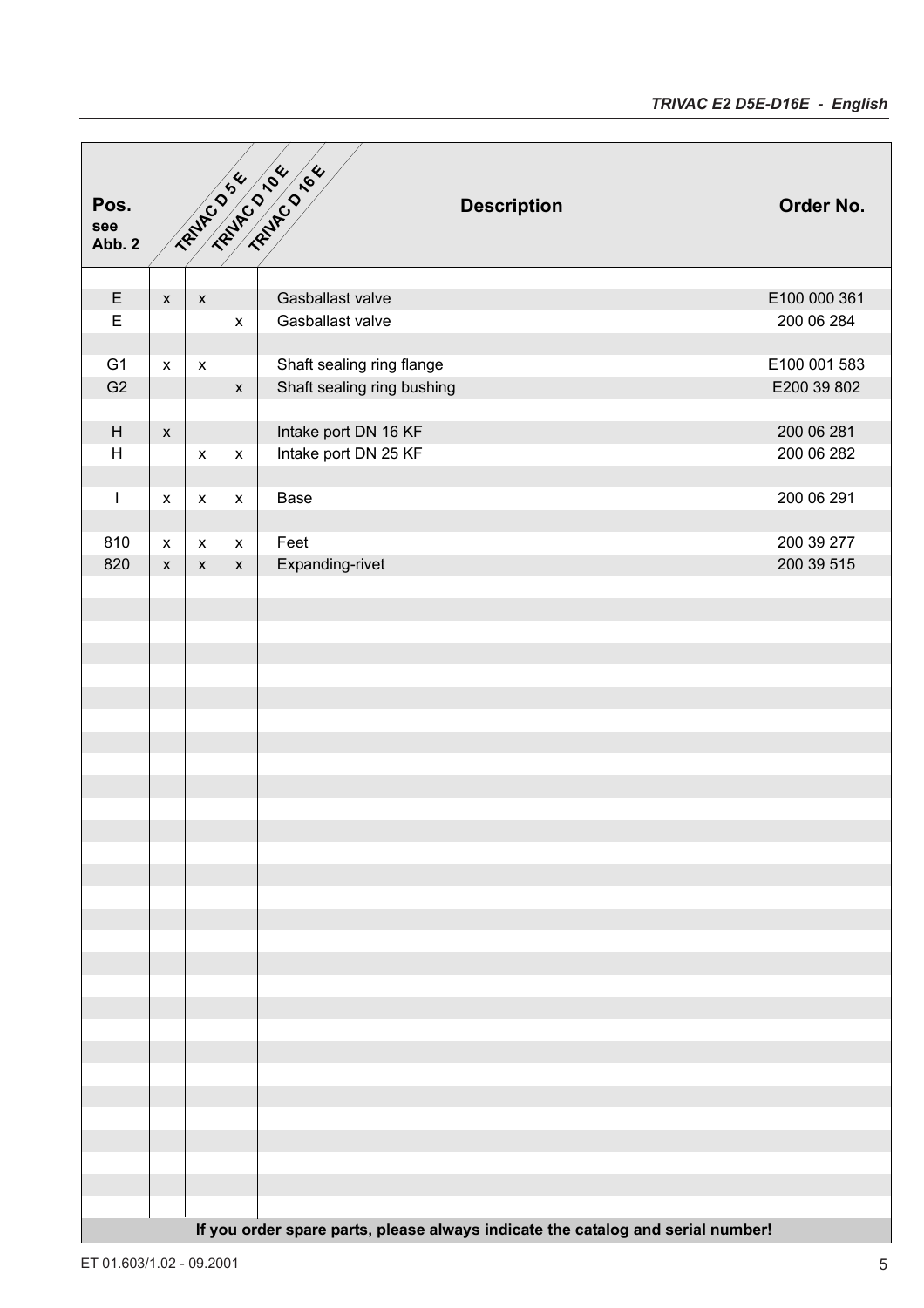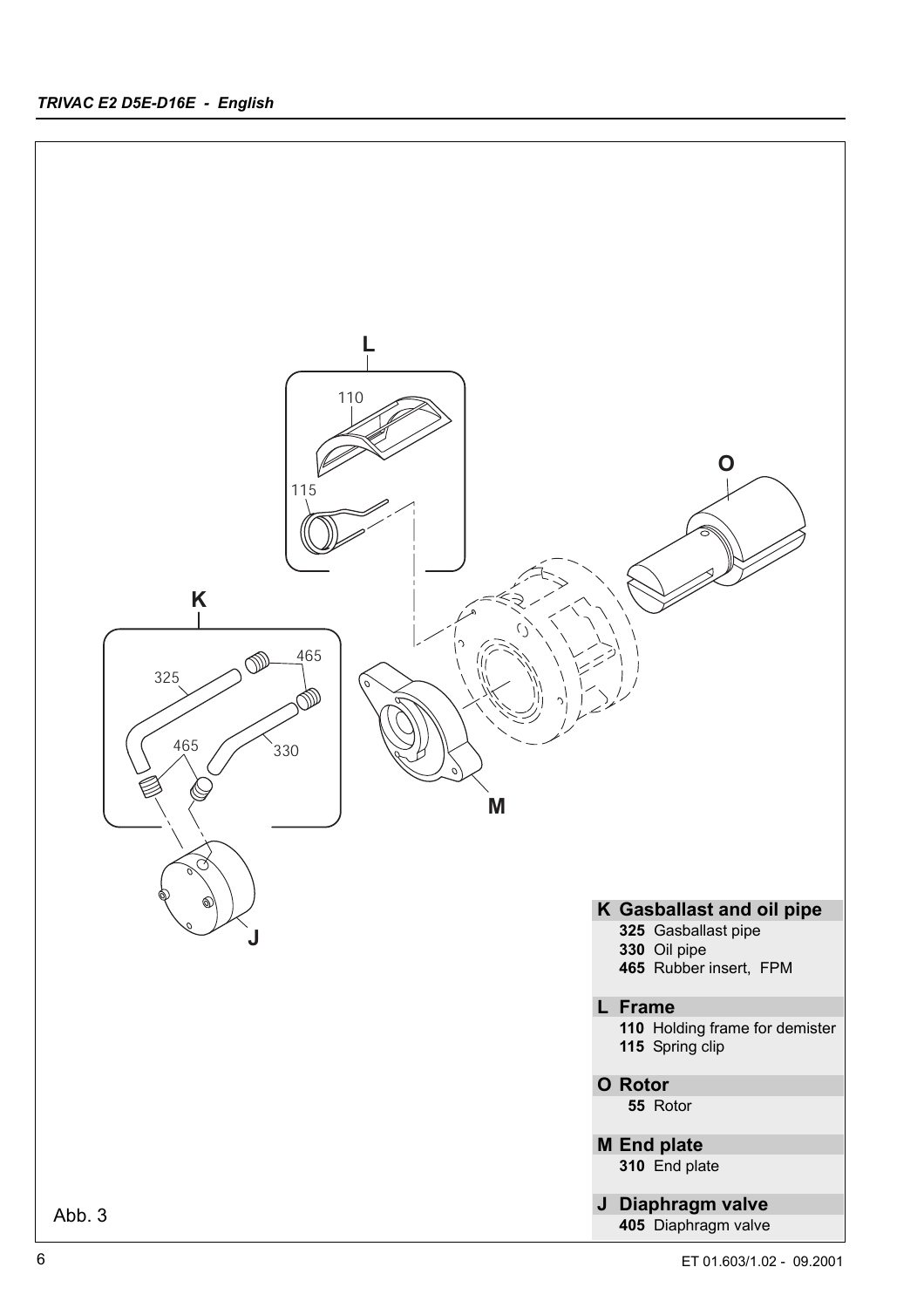| Pos.<br>see             |                                                                                 |                    |                    | <b>FROME DISCRIPTION ASSAULTS</b><br><b>Description</b> | Order No.  |  |
|-------------------------|---------------------------------------------------------------------------------|--------------------|--------------------|---------------------------------------------------------|------------|--|
| Abb. 3                  |                                                                                 |                    |                    |                                                         |            |  |
| $\overline{\mathsf{K}}$ | $\pmb{\mathsf{X}}$                                                              |                    |                    | Gasballast pipe and oil pipe                            | 200 06 296 |  |
| $\mathsf K$             |                                                                                 | $\pmb{\mathsf{x}}$ |                    | Gasballast pipe and oil pipe                            | 200 06 297 |  |
| $\overline{\mathsf{K}}$ |                                                                                 |                    | $\pmb{\mathsf{x}}$ | Gasballast pipe and oil pipe                            | 200 06 298 |  |
|                         |                                                                                 |                    |                    |                                                         |            |  |
| $\mathsf{L}$            | $\pmb{\mathsf{X}}$                                                              | X                  | $\pmb{\mathsf{X}}$ | Frame                                                   | 200 06 289 |  |
|                         |                                                                                 |                    |                    |                                                         |            |  |
| $\mathsf O$             | $\pmb{\mathsf{x}}$                                                              |                    |                    | Rotor                                                   | 200 14 628 |  |
| $\mathsf O$             |                                                                                 | $\pmb{\mathsf{x}}$ |                    | Rotor                                                   | 200 14 629 |  |
| $\mathsf O$             |                                                                                 |                    | $\pmb{\mathsf{X}}$ | Rotor                                                   | 200 14 630 |  |
|                         |                                                                                 |                    |                    |                                                         |            |  |
| ${\sf M}$               | $\pmb{\mathsf{X}}$                                                              | $\pmb{\mathsf{x}}$ | $\pmb{\mathsf{x}}$ | End plate with Gasballast valve                         | 200 14 641 |  |
|                         |                                                                                 |                    |                    |                                                         |            |  |
| $\sf J$                 | X                                                                               | X                  | $\pmb{\mathsf{X}}$ | Diaphragm valve                                         | 200 06 287 |  |
|                         |                                                                                 |                    |                    |                                                         |            |  |
|                         |                                                                                 |                    |                    |                                                         |            |  |
|                         |                                                                                 |                    |                    |                                                         |            |  |
|                         |                                                                                 |                    |                    |                                                         |            |  |
|                         |                                                                                 |                    |                    |                                                         |            |  |
|                         |                                                                                 |                    |                    |                                                         |            |  |
|                         |                                                                                 |                    |                    |                                                         |            |  |
|                         |                                                                                 |                    |                    |                                                         |            |  |
|                         |                                                                                 |                    |                    |                                                         |            |  |
|                         |                                                                                 |                    |                    |                                                         |            |  |
|                         |                                                                                 |                    |                    |                                                         |            |  |
|                         |                                                                                 |                    |                    |                                                         |            |  |
|                         |                                                                                 |                    |                    |                                                         |            |  |
|                         |                                                                                 |                    |                    |                                                         |            |  |
|                         |                                                                                 |                    |                    |                                                         |            |  |
|                         |                                                                                 |                    |                    |                                                         |            |  |
|                         |                                                                                 |                    |                    |                                                         |            |  |
|                         |                                                                                 |                    |                    |                                                         |            |  |
|                         |                                                                                 |                    |                    |                                                         |            |  |
|                         |                                                                                 |                    |                    |                                                         |            |  |
|                         |                                                                                 |                    |                    |                                                         |            |  |
|                         |                                                                                 |                    |                    |                                                         |            |  |
|                         |                                                                                 |                    |                    |                                                         |            |  |
|                         |                                                                                 |                    |                    |                                                         |            |  |
|                         |                                                                                 |                    |                    |                                                         |            |  |
|                         |                                                                                 |                    |                    |                                                         |            |  |
|                         |                                                                                 |                    |                    |                                                         |            |  |
|                         |                                                                                 |                    |                    |                                                         |            |  |
|                         |                                                                                 |                    |                    |                                                         |            |  |
|                         | If you order spare parts, please always indicate the catalog and serial number! |                    |                    |                                                         |            |  |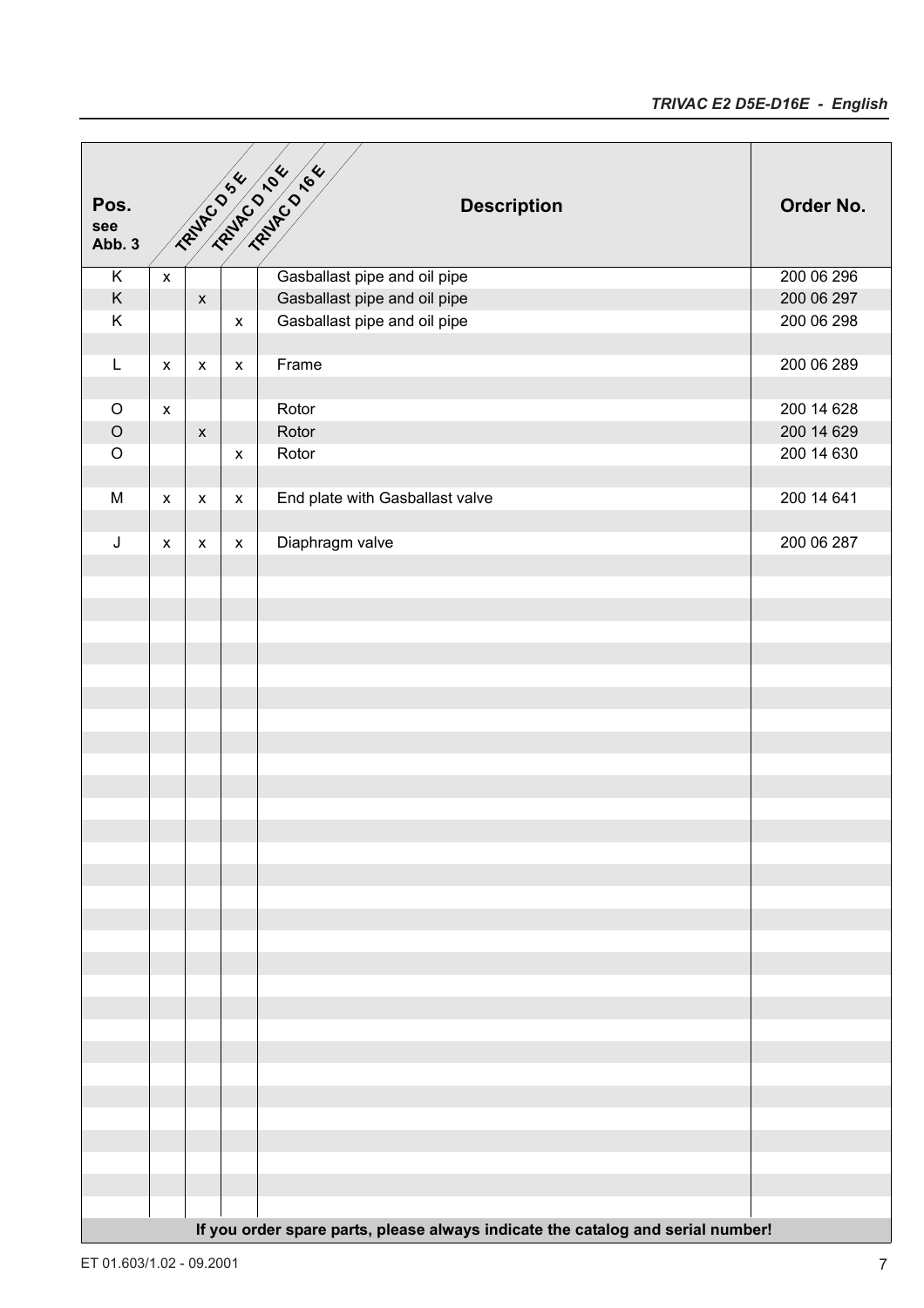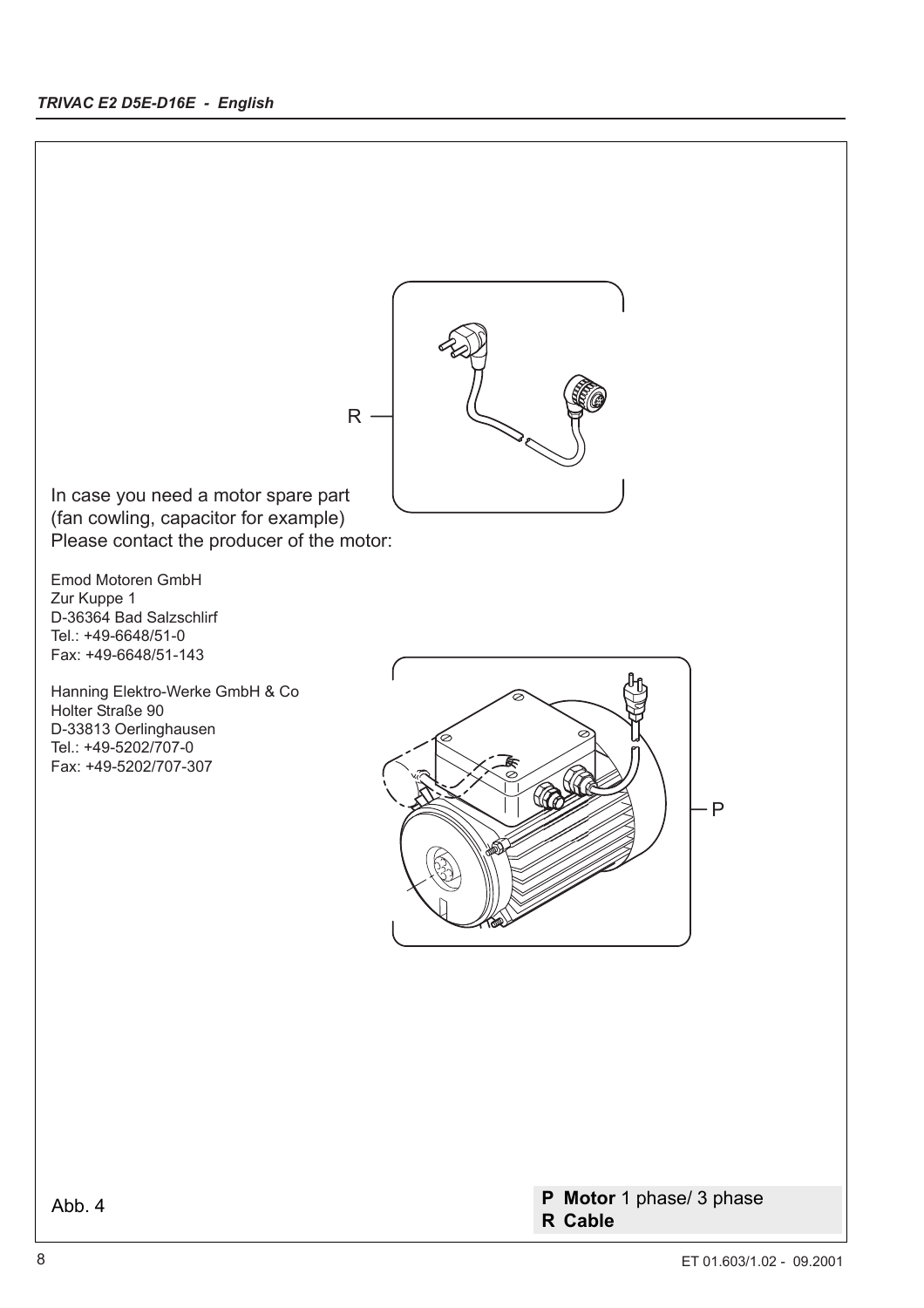|              |              |              |                    | TRAINED 104 / 164                                                               |             |
|--------------|--------------|--------------|--------------------|---------------------------------------------------------------------------------|-------------|
|              |              |              | TRAINED 54         |                                                                                 |             |
| Pos.<br>see  |              |              |                    | <b>Description</b>                                                              | Order No.   |
| Abb. 4       |              |              |                    |                                                                                 |             |
| P            | $\mathsf{x}$ | $\mathsf{x}$ |                    | Motor 1 ph. 220-240 V, 50/60 Hz, 450/540 W                                      | E200 15 418 |
| $\mathsf{P}$ |              | $\mathsf{x}$ |                    | Motor 1 ph. 110-120/208-240 V, 50/60 Hz, 490/550 W                              | E200 15 423 |
| $\mathsf{P}$ |              | $\mathsf{x}$ |                    | Motor 1 ph. 220-240 V, 50/60 Hz, 450/540 W with Hirschmann plug                 | E200 16 677 |
| $\mathsf{P}$ |              |              | $\pmb{\mathsf{X}}$ | Motor 1 ph. 220-240 V, 50/60 Hz, 700/850 W                                      | E200 40 014 |
|              |              |              |                    |                                                                                 |             |
| $\mathsf{P}$ | X            |              |                    | Motor 3 ph. 200-240/346-450 V, 50 Hz,                                           | E200 15 424 |
|              |              |              |                    | 200-266/346-460 V, 60 Hz, 550/650 W                                             |             |
| $\mathsf{P}$ |              |              | X                  | Motor 3 ph. 200-240/346-415 V, 50 Hz,                                           | E200 40 015 |
|              |              |              |                    | 200-277/346-480 V, 60 Hz, 650/750 W                                             |             |
|              |              |              |                    |                                                                                 |             |
|              |              |              |                    |                                                                                 |             |
| $\mathsf{R}$ | $\mathsf{x}$ | X            | $\mathsf{x}$       | Coded Cable 1,8 m with Euro plug 200-240 V                                      | 200 81 091  |
| $\mathsf{R}$ | X            | X            | X                  | Coded Cable 1,8 m with NEMA plug (USA/Jap.) 110-120 V                           | 200 81 090  |
| $\mathsf{R}$ | $\mathsf{X}$ | X            | $\mathsf{x}$       | Coded Cable 1,8 m with NEMA plug (USA/Jap.) 200-240 V                           | 200 81 141  |
| $\mathsf{R}$ | $\mathsf{x}$ | $\mathsf{x}$ | $\mathsf{x}$       | Coded Cable 1,8 m with UK plug 200-240 V                                        | 200 81 097  |
| $\mathsf{R}$ | $\mathsf{x}$ | $\mathsf{x}$ | $\mathsf{x}$       | Coded Cable 1,8 m with CH plug 200-240 V                                        | 200 81 099  |
|              |              |              |                    |                                                                                 |             |
|              |              |              |                    |                                                                                 |             |
|              |              |              |                    |                                                                                 |             |
|              |              |              |                    |                                                                                 |             |
|              |              |              |                    |                                                                                 |             |
|              |              |              |                    |                                                                                 |             |
|              |              |              |                    |                                                                                 |             |
|              |              |              |                    |                                                                                 |             |
|              |              |              |                    |                                                                                 |             |
|              |              |              |                    |                                                                                 |             |
|              |              |              |                    |                                                                                 |             |
|              |              |              |                    |                                                                                 |             |
|              |              |              |                    |                                                                                 |             |
|              |              |              |                    |                                                                                 |             |
|              |              |              |                    |                                                                                 |             |
|              |              |              |                    |                                                                                 |             |
|              |              |              |                    |                                                                                 |             |
|              |              |              |                    |                                                                                 |             |
|              |              |              |                    |                                                                                 |             |
|              |              |              |                    |                                                                                 |             |
|              |              |              |                    |                                                                                 |             |
|              |              |              |                    |                                                                                 |             |
|              |              |              |                    |                                                                                 |             |
|              |              |              |                    |                                                                                 |             |
|              |              |              |                    |                                                                                 |             |
|              |              |              |                    |                                                                                 |             |
|              |              |              |                    |                                                                                 |             |
|              |              |              |                    | If you order spare parts, please always indicate the catalog and serial number! |             |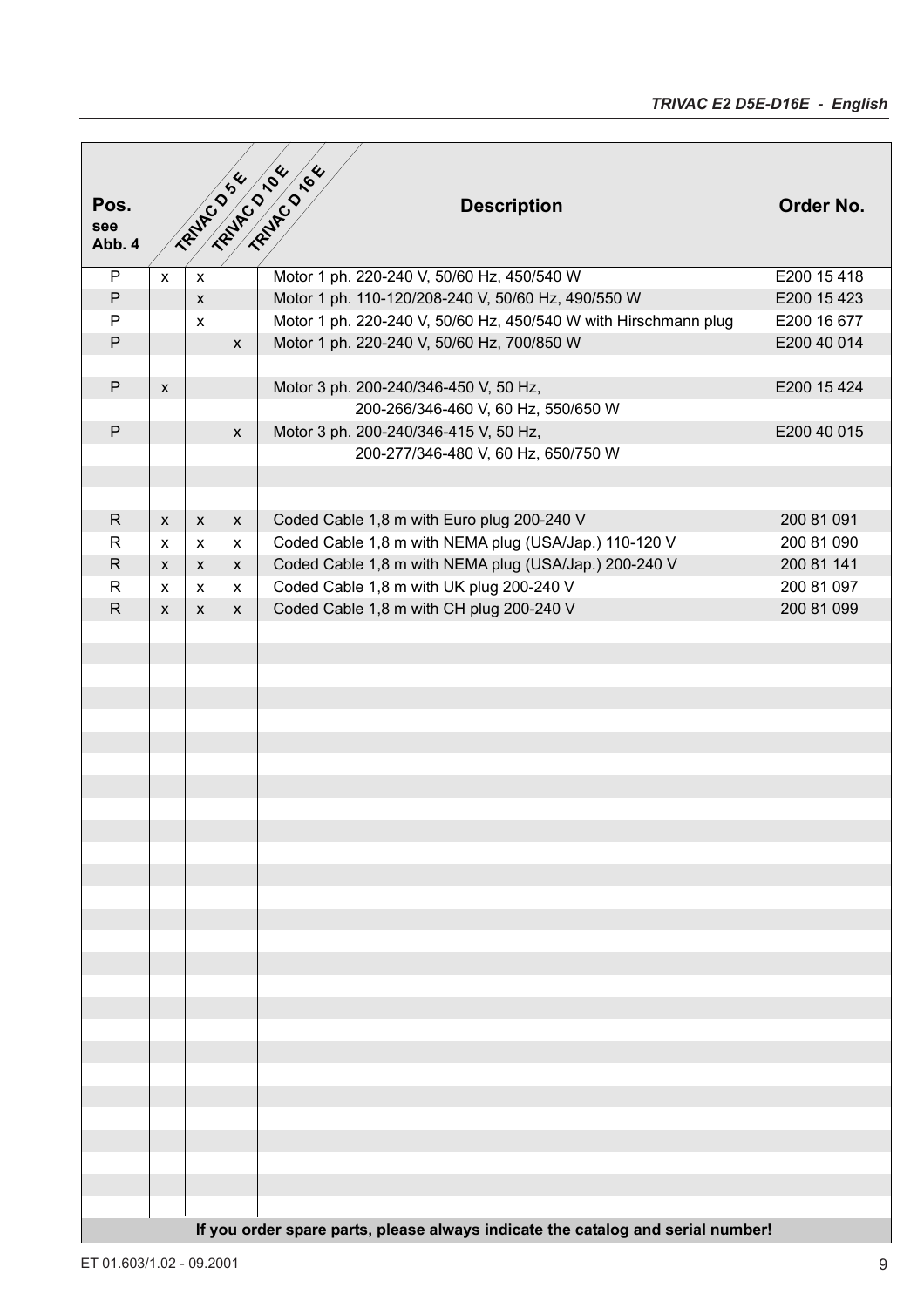# Maintenance and Repair Kits

The maintenance and repair kits have been so arranged that the spare and exchange parts they contain cover any servicing work which might be required.

Each set comes with brief instructions in which the necessary work is detailed. This very much simplifies the servicing or repair work.

Given in the following is a brief description of the individual kits and how to use these (in connection with the TRIVAC D 10 E, other pumps are similar)

### **Maintenance Kit 1**

This kit is recommended for maintenance after an operating period of one year. It contains the gaskets for the oil box, the internal demister which separates the oil from the gas.

### **Repair Kit 1**

This kit is used for the seal on the side of the motor. It contains the gaskets for the side of the motor, the shaft sealing ring as well as the following wearing parts: coupling sleeves and compression spring for the oil pump.

### **Repair Kit 2**

This set will only be required in those cases where the pump is not capable of attaining its ultimate pressure. This kit contains the valves, the internal demister which separates the oil from the gas as well as the gaskets for the oil box.

### **Maintenance Kit 2 / Repair Kit 3**

These kits are identical. They contain all wearing parts, all gaskets and the internal demister which separates the oil from the gas.

They are used as follows:

- 1. Maintenance after three years of operation
- 2. Complete repair

## Ordering Information for the Maintenance Kits and the Repair Sets

| <b>TRIVAC</b>                    | <b>D5E2</b>   | D 10 E 2      | D 16 E 2      |
|----------------------------------|---------------|---------------|---------------|
| Maintenance Kit 1                | 200 40 023    | 200 40 023    | 200 40 044    |
| Maintenance Kit 2 (Complete Set) | E 100 000 348 | E 100 000 349 | E 100 000 350 |
| Repair-Set 1                     | E 100 000 352 | E 100 000 352 | 200 40 043    |
| Repair-Set 2                     | 200 40 054    | 200 40 054    | 200 40 056    |
| Repair-Set 3 (Complete Set)      | E 100 000 348 | E 100 000 349 | E 100 000 350 |

## Ordering Information for the Special Tools

| <b>TRIVAC</b>    | <b>D5E2</b> | D 10 E 2   | D 16 E 2 |
|------------------|-------------|------------|----------|
| Special tool for |             | 200 02 760 |          |
| the tie rods     |             |            |          |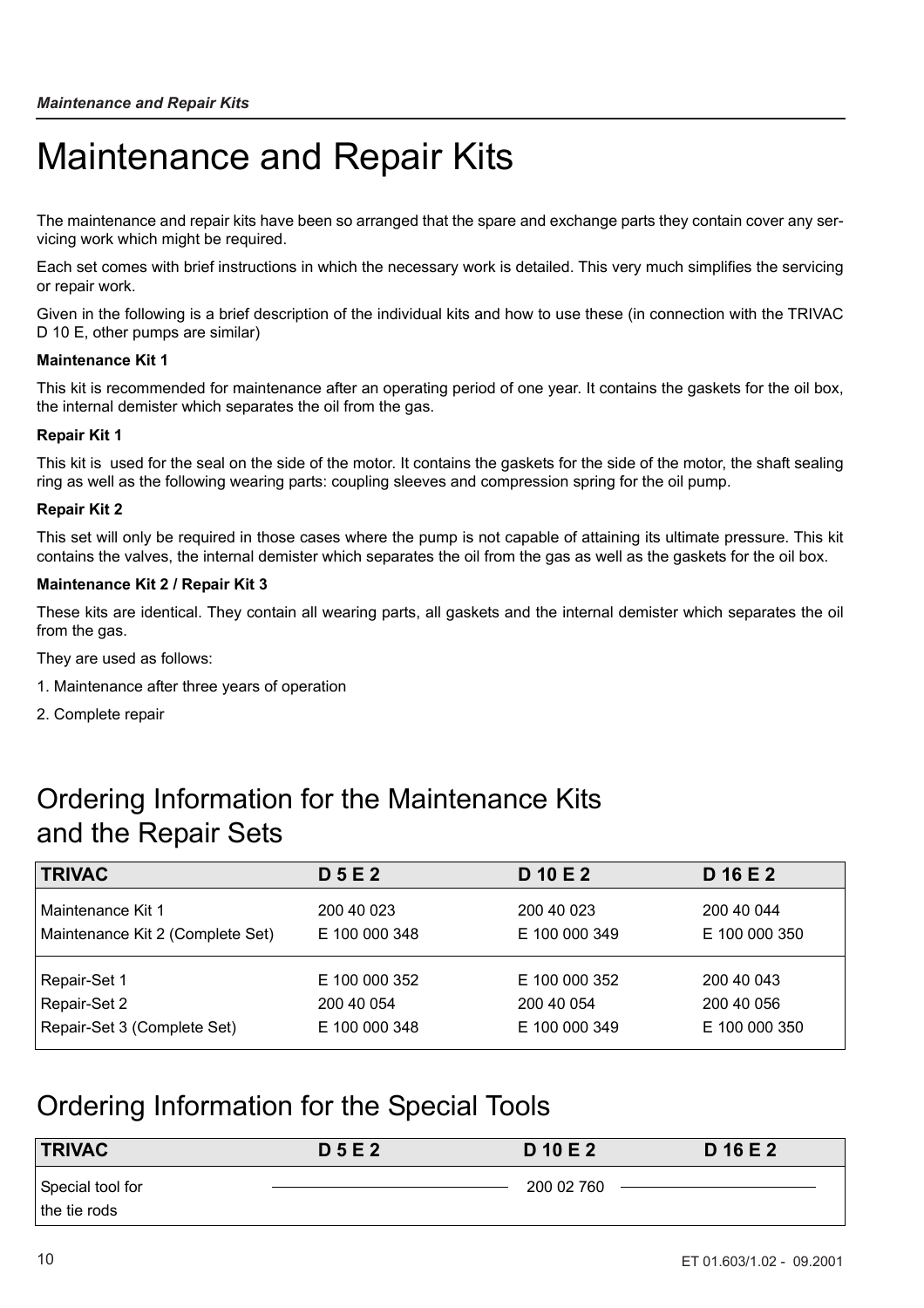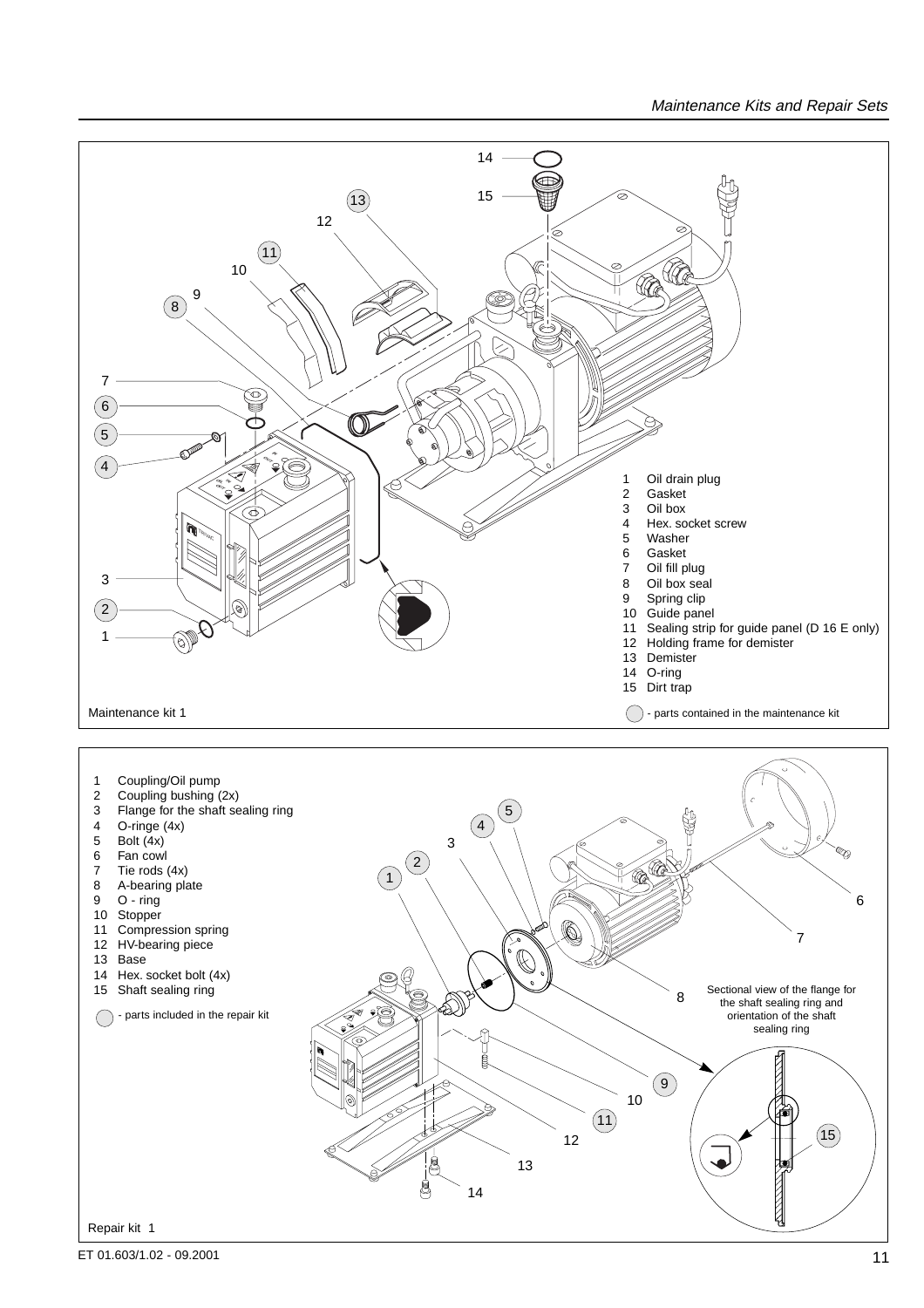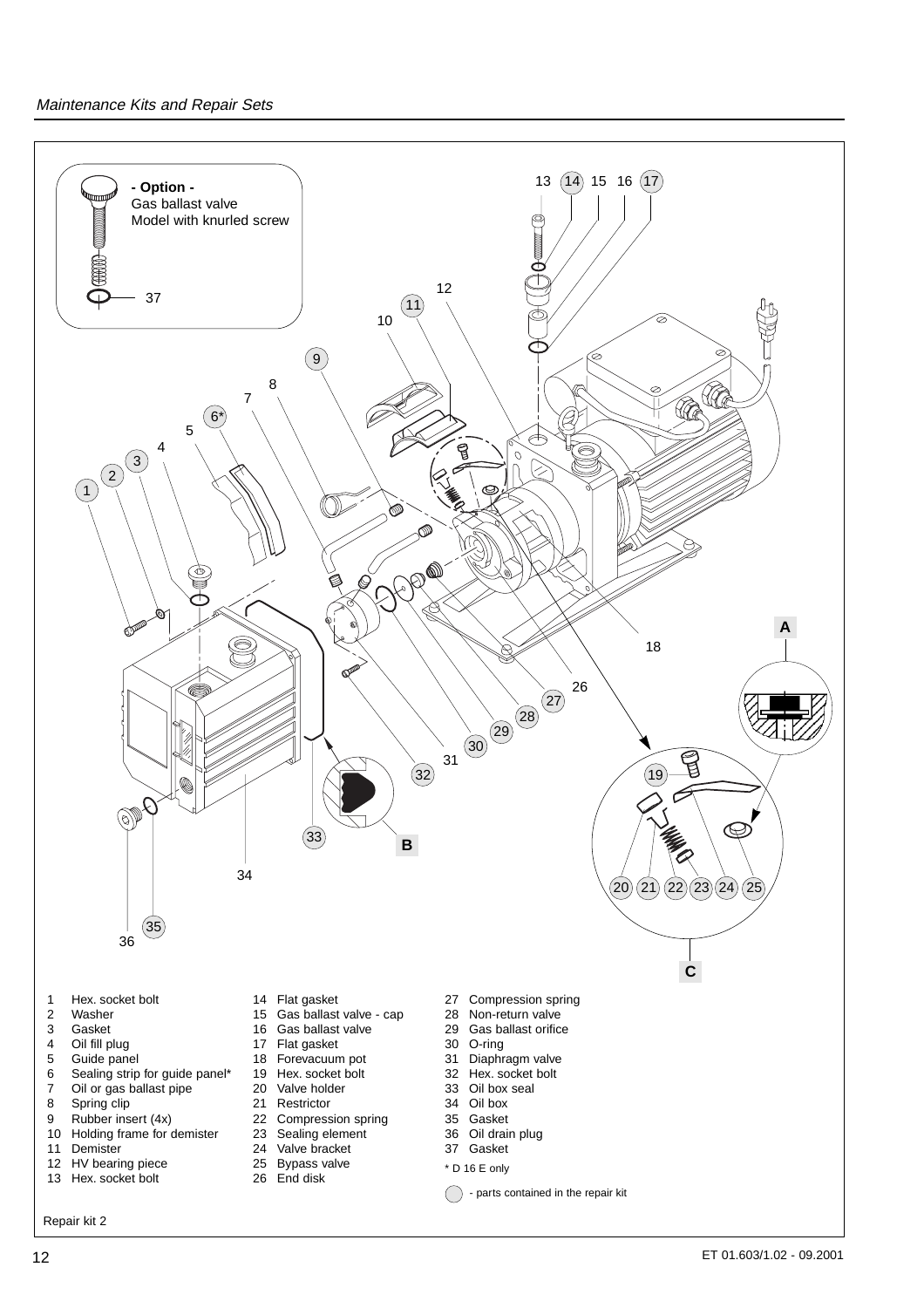

ET 01.603/1.02 - 09.2001 13